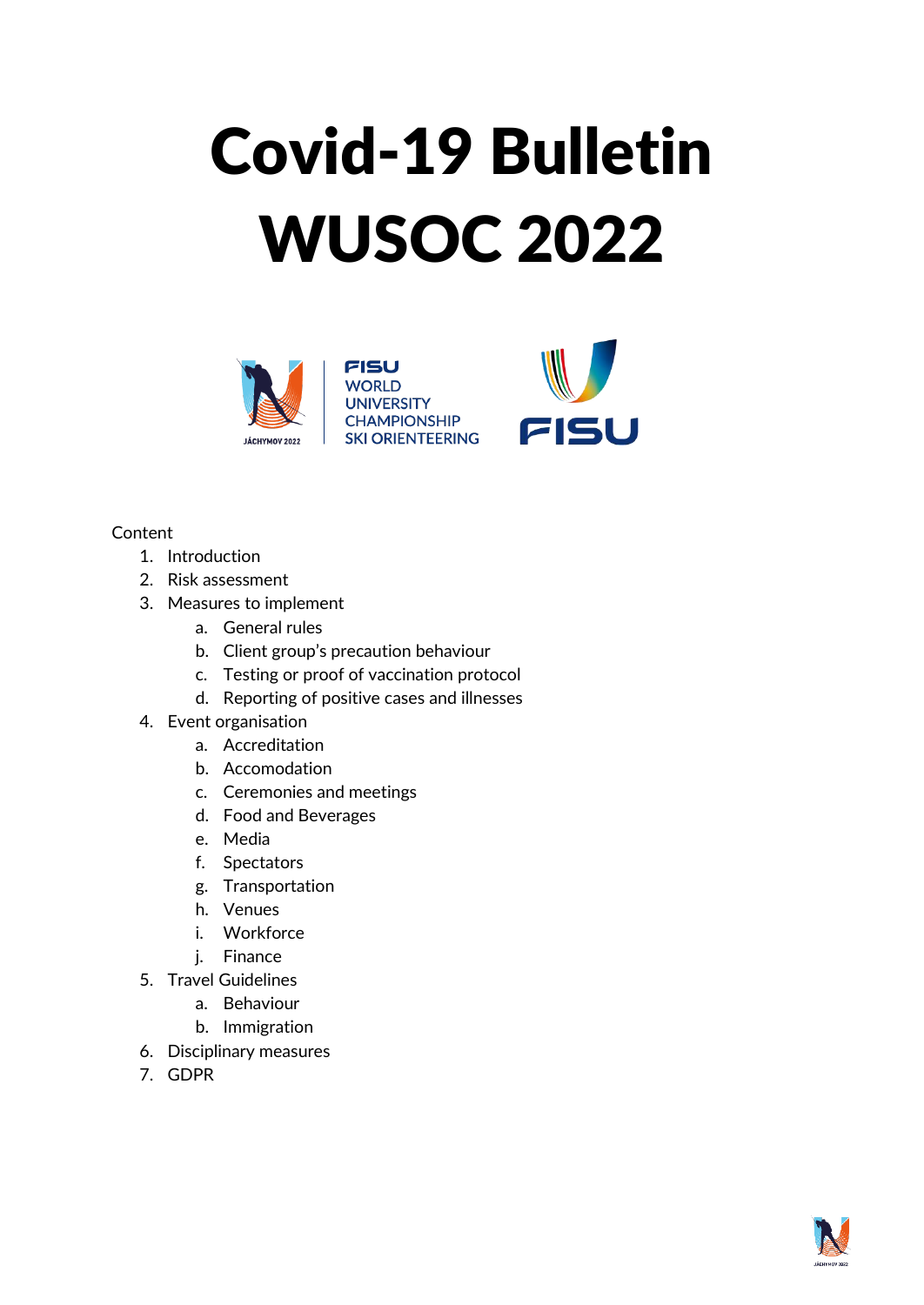# 1. Introduction

The Anti-Covid-19 bulletin has been developed to protect athletes, team members, organisers and officials from becoming infected by the Covid-19 virus. All regulations stated in this Covid-19 Bulletin are valid for all the participants during the whole event.

## 2. Risk assessment

2022 FISU World University Championship Ski Orienteering will take place in accordance with the actual valid epidemic regulations of the Ministry of Health of the Czech Republic. As the covid-19 is still not under control in many countries, the "bubble concept" will be applied in the WUSOC 2022 by undergoing a PCR test prior to the event. This applies to everyone, also for those who have suffered Covid-19 disease previously or are fully or partially vaccinated - we strongly recommend full vaccination.

## Positive Test

- An affected person will be isolated immediately. The local authority will trace his/her contacts and will decide about the effect on other team members. Behaviour before the isolation is an important element in the decision. All notification to organisers or team has to be virtual (no personal contact).
- The quarantine is 7 days in place, and the local authority will decide when it ends. It could be prolonged according to the symptoms. In case of emergency, please call 112.
- An infected person is by Czech regulations allowed to travel to their home country, if possible. However, note that the possibility to travel home will most likely also be affected by restrictions in your home country, by travel restrictions (airlines, trains etc.) and by method of travel. It is highly likely that an extended quarantine will need to be completed in the Czech Republic.
- Isolation, quarantine, medical and testing costs have to be covered by an individual or a team itself. If the quarantine is extended to after the event days then the OC can ask for additional payment of 70€ per night providing the rooms and meals. OC will manage transportation back to the aiport according to the new flight schedule.

## Weak positive

- Participants who suffered Covid-19 disease not later than in the last 180 days are not considered infectious, but they still may have a positive PCR test result by the On-Arrival PCR Test.
- To take part, these participants have to present **[a medical certificate](https://koronavirus.mzcr.cz/wp-content/uploads/2021/02/Medical-certificate-on-suffering-covid-19-disease-in-the-past-when-travelling-to-the-Czech-Republic.pdf)** issued by their doctor and proof of infection to the organizers no later than one week before the event. A decision about taking part will be made by a local authority. The result will be communicated immediately.

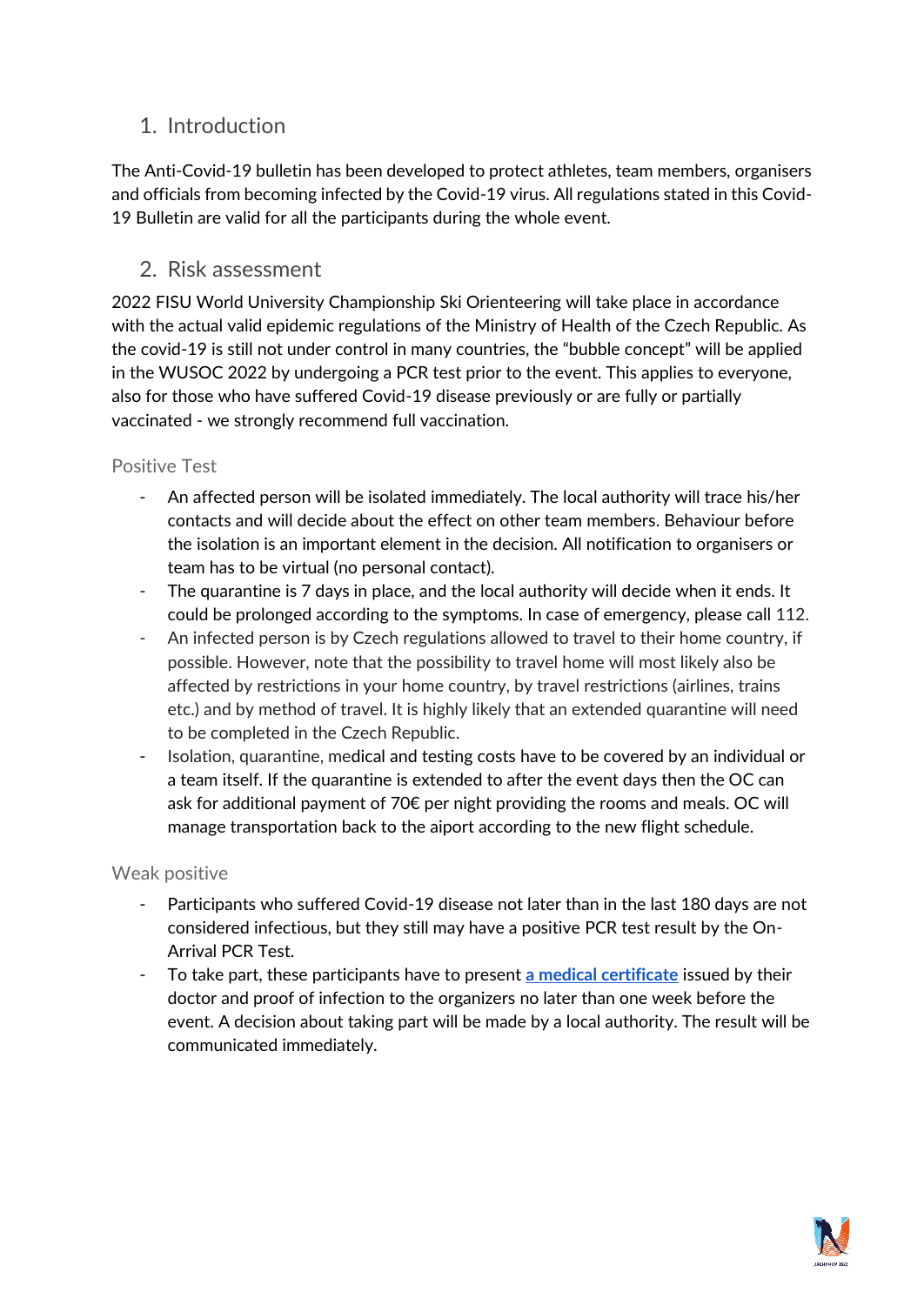## 3. Measures to implement

a. General rules

For participants inside the bubble it is compulsory to provide a negative PCR test result before the accreditation. This applies to everyone, also for those who have suffered Covid-19 disease previously. **Full vaccination** (EMA approved vaccines only: https://www.ema.europa.eu/en/human-regulatory/overview/public-health-

threats/coronavirus-disease-covid-19/treatments-vaccines/covid-19-vaccines) **required**! Note: As of February 1, 2022, the validity of vaccination certificates will be shortened to nine months (according to the EU directive). The validity after revaccination by the booster dose is not currently limited. Thus, after the booster dose, you will be able to use your vaccination certificate without limitation.

- b. Client group's precaution behaviour
- Keep social distance, at least 2 meters.
- Face mask off only during exercise, drinking/eating. Masks have a limited re-use. Dispose of them frequently.
- Wash hands frequently using soap (from the dispenser) and use sanitizer/disinfectant.
- Avoid unnecessary contacts.
- Coughing or sneezing into a disposable tissue or an elbow.
- Self-isolation and contact the organiser medical staff in case of health problems.
- The bubble must be preserved also on the rest days, i.e. there shall be no contacts with family members etc outside of the bubble on rest days.
- Please, be aware of the risk of being quarantined when meeting someone who may be bearing Covid-19 without a face mask .
- The Bubble ends at the time of check-out from the WUSOC accommodation. Please respect the Covid-19 bulletin regulation until that time.
- Personal responsibility is expected of all!
- c. Testing or proof of vaccination protocol

For accreditation we accept only PCR tests done at the earliest on Saturday 19th of February or closer to the Event. If you want to undergo the PCR test in Czech Republic, please contact organisers via email [clo@wusoc2022.cz](mailto:clo@wusoc2022.cz) - we are ready to help you find some suitable place and time for testing.

If you need to have a PCR test for your departure, please contact us via email [clo@wusoc2022.cz](mailto:clo@wusoc2022.cz) by the **end of January** with a preliminary number of tests so we can arrange the testing at the hotel.

- d. Reporting of positive cases and illnesses
- If anyone starts to feel sick during WUSOC, he/she is obligated to notify Covid-19 Doctor to immediately seek medical help.
- The affected person, and any roommate, shall immediately self-isolate and notifications to other team members should be by telephone or e-mail only.
- If diagnosed with Covid-19, specific steps may come in action affecting more than just the infected person, such as contact tracing and the quarantining of persons who have been in close contact.

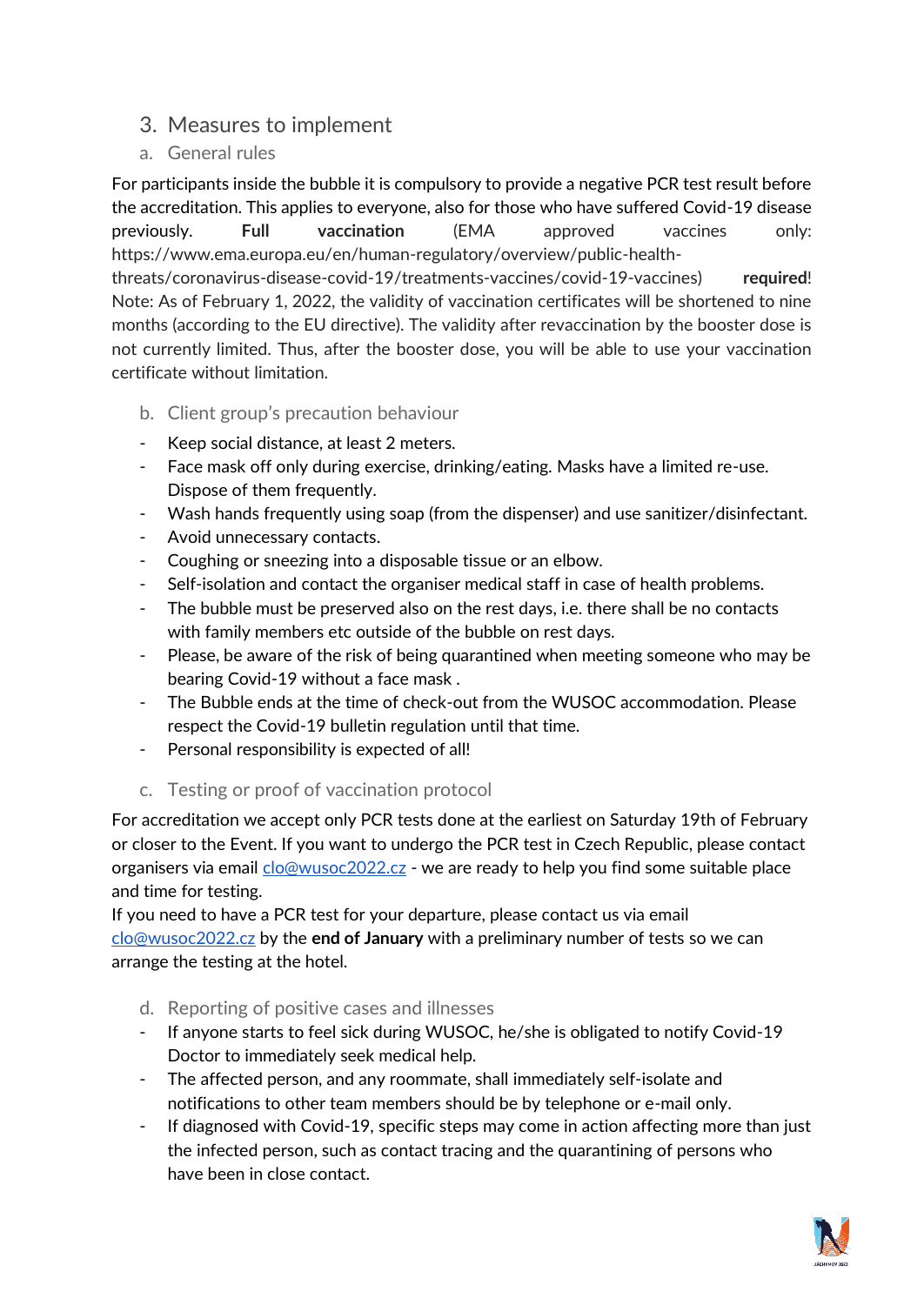# 4. Event organisation

a. Accreditation

All the accreditation related documents must be added online. The team leader will send the negative test results to [clo@wusoc2022.cz](mailto:clo@wusoc2022.cz) prior to accreditation. Only the team leader or his/her assistant can receive the accreditation cards for the delegation.

b. Accomodation

All participants will stay at the Hotel Astoria and they are obliged to follow the current valid rules: [https://covid.gov.cz/en/situations/shops-and-services/accommodation.](https://covid.gov.cz/en/situations/shops-and-services/accommodation)

In accommodation facilities, it is necessary to wear a mask or other protective device in all common areas without an exhalation valve with a filtration efficiency of at least 94% (respirators of class FFP2 / KN 95, nanotray etc.). During your stay, follow the hygiene rules and, if possible, stay mostly in your hotel room.

Anyone sharing a room with a Covid-19 positive person will be sent to a preventive quarantine for 7 days by the local authority.

## c. Ceremonies and meetings

All hygienic measures and rules needs to be respected: e.g.: physical distancing and no handshakes. Athletes may be able to briefly take off masks on the podium, for example for national anthem and podium photos. All ceremonies will take place outdoors at the arenas. Only one member of each delegation can take part in GTM.

## d. Food and beverages

- The dining room at the hotel will be only for the people in the Bubble. If going to the grocery shop, please minimize the contact as much as possible (only one person per team goes shopping).
- Keep social distancing.
- Face mask off only during your meal/drinking.
- We truly recommend spending as little time as possible in the shared dining rooms.
	- e. Media

We recommend to wear a face mask for interviews.

## f. Spectators

A spectator can enter the arenas in case if he/she does not show any symptoms of the disease and meets one of the conditions stated at the O-N system (Vaccination - Past disease).

## g. Transportation

The Organising Committee will provide for all participants of the WUSOC transportation to/from the Prague Airport and the hotel as well as connections between the competition

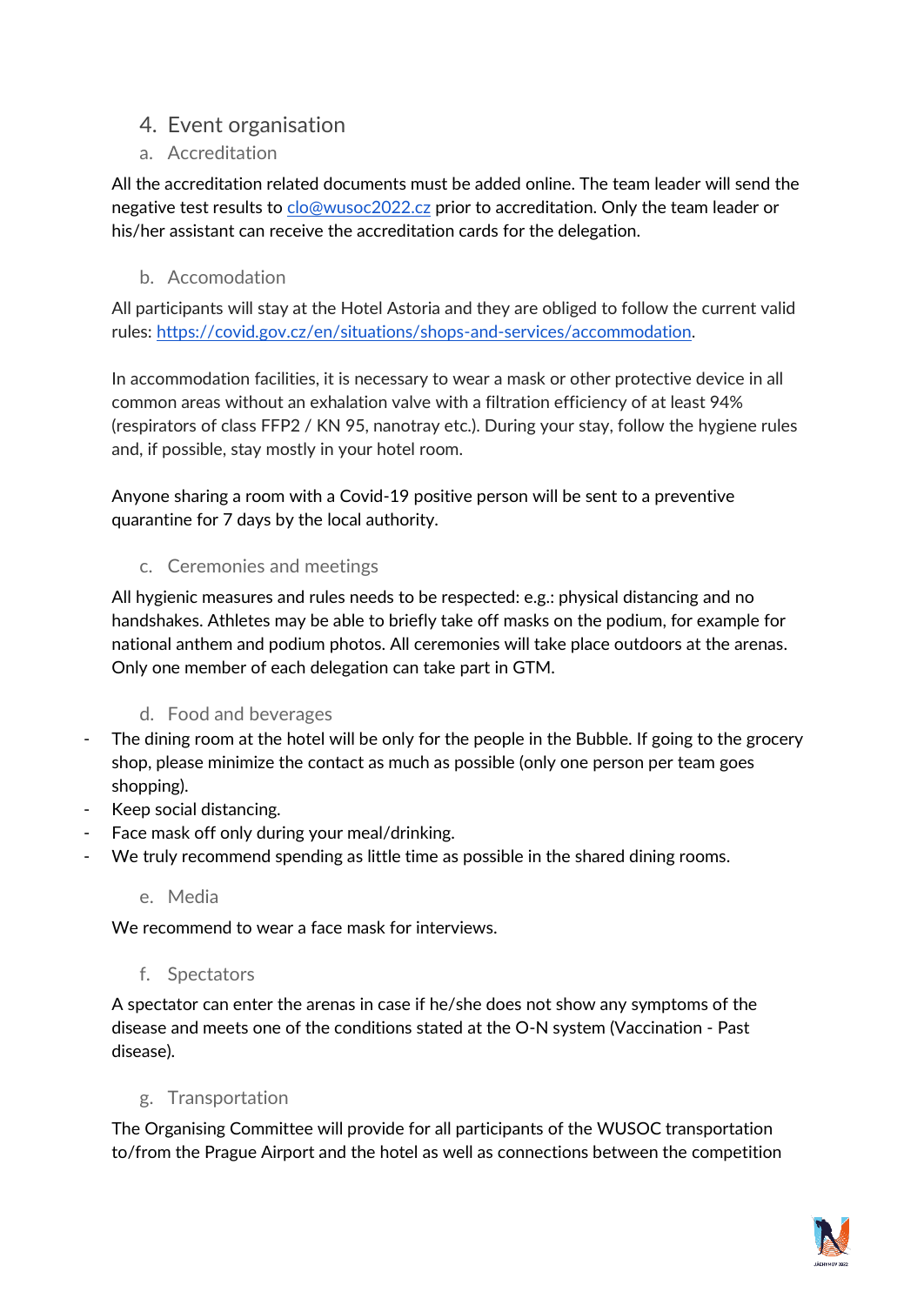venue, ceremonies and hotels by buses and minibuses. It is obligatory to wear a face mask in a car. Travelling within small team bubbles is recommended.

#### h. Venues

- Event arenas will be accessible only to accredited people.
- Masks shall be worn at all times, except during exercise.
- Hand sanitizers will be available.

#### i. Workforce

The bubble rules will be applied also to all of the organisers.

#### j. Finance

It is recommended that all payments are done by bank transfer prior to the event. Isolation, quarantine, medical and testing costs are the responsibility of an individual / a team. We recommend considering your individual or team insurance coverage prior to the arrival.

## 5. Travel Guidelines

a. Behaviour

The "bubble concept" will be applied at and also before the event. Behave responsibly during at least 14 days before the event. Reduce your social contacts to an absolute minimum. Avoid all places with a higher risk of infection. Behave responsibly. When travelling, please respect the Measured stated in chapter 3 of these guidelines.

#### b. Immigration

Please be aware that you are responsible to ask or find out currently valid entry rules by yourself. Entry rules change frequently, please check the latest version. If you don't understand the rules please ask, we will do our best to help you! Violation of the rules will lead to facing the consequences done by responsible Czech authorities or Organisers.

#### Please see Rules for entry to the Czech Republic:

<https://koronavirus.mzcr.cz/en/list-of-countries-according-to-the-level-of-risk/>

## It is necessary to fill in the Passenger Locator Form before arriving in the Czech Republic. <https://plf.uzis.cz/>

According to current measure from December 27th 2021: All third country nationals are prohibited from entering the territory of the Czech Republic; this does not apply:

- to vaccinated persons with a national certificate on vaccination that has been carried out, to vaccinated persons with a national certificate of completed vaccination and to persons who have had COVID-19 (in the last 180 days), and the period of stay will not be longer than the period of validity of the certificate.